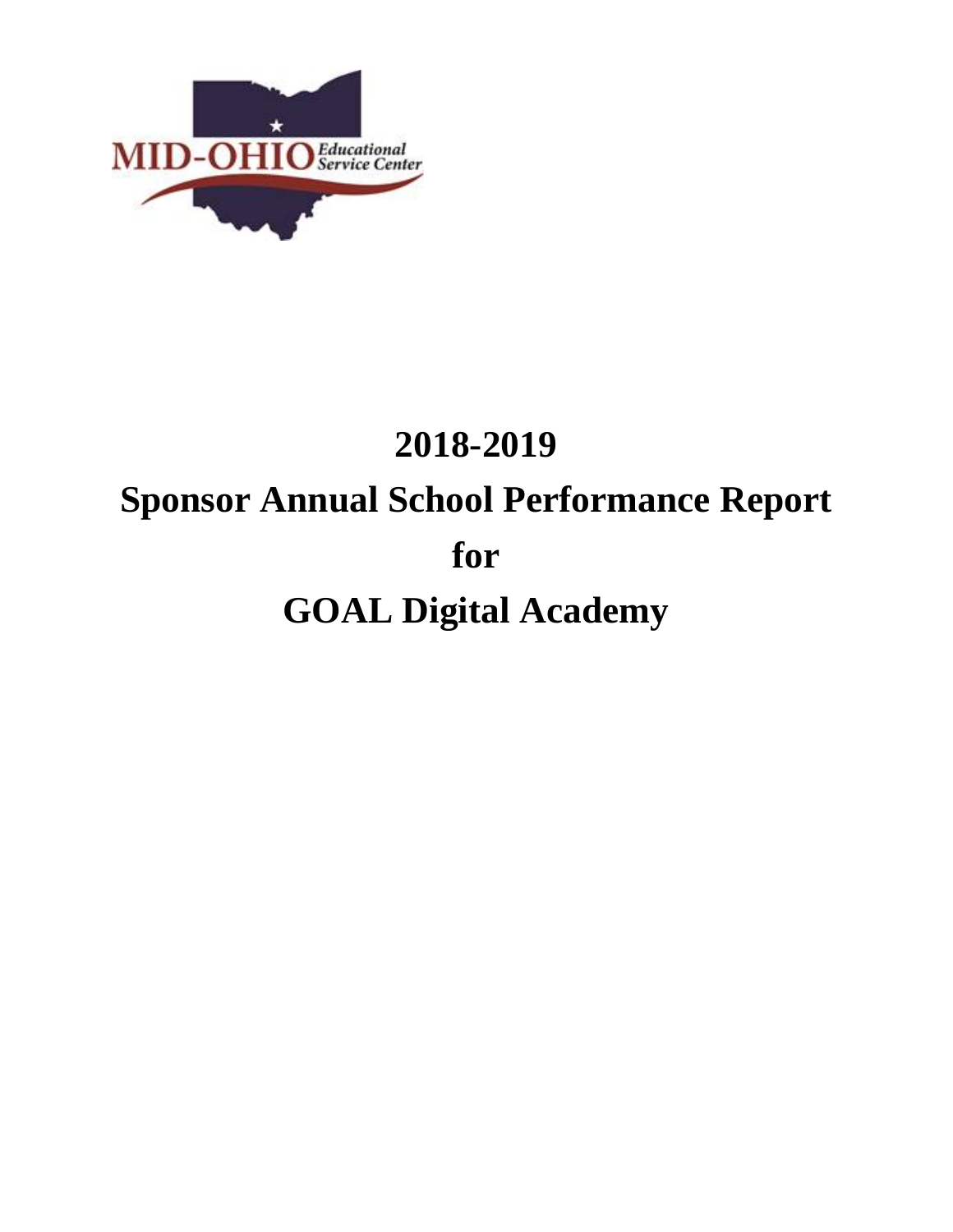

## **GOAL Digital Academy**

# **School Sponsor: Mid-Ohio Educational Service Center 2018-2019 Sponsor Annual Report**

## **Description of the School**

GOAL Digital Academy is a public online community school, serving students in grades K-12, with a curriculum written to the Ohio Academic Content Standards. GOAL is a Drop-Out Prevention and Recovery School (DOPR) designed especially for students who are credit deficient, with the majority of students enrolled between the ages of 16-21.

GOAL Digital Academy takes pride in creating flexible and innovative individual educational plans that support their students as they work to achieve their educational goals.

GOAL Digital Academy offers an array of educational services and programs for its students. Special education services and intervention programs are provided and small resource room hybrid courses are offered for all students who are on an Individualized Educational Program (IEP).

Licensed teachers instruct GOAL Digital Academy's high school students, enabling them to earn an accredited high school diploma. Advanced placement courses and college credit are available. In addition to its standard curriculum, GOAL offers credit flexibility, drop-out prevention and credit recovery programs to its high school students. GOAL provides educational opportunities for students up to 21 years of age, and up to 23 years of age when the student is on an IEP.

Licensed teachers instruct GOAL's middle and elementary students (K-8), while parents provide support from home. GOAL's reading and math intervention programs help elementary and middle school students make multiple-year gains. Teachers act as partners with parents, who work with the students on a daily basis. Tutoring services in GOAL's learning labs are also available for all students.

There are seven physical locations/labs in Cardington, Delaware, Galion, Mansfield, Marion, Mt. Vernon, and Newark.

### **Vision and Mission**

At GOAL Digital Academy, we ignite our students with the desire to achieve positive accomplishments, explore the world around them, and obtain a quality education.

Please consider this letter the fulfillment of the requirement of sponsors for community schools to submit the Sponsor Annual Report for the 2018-2019 school year.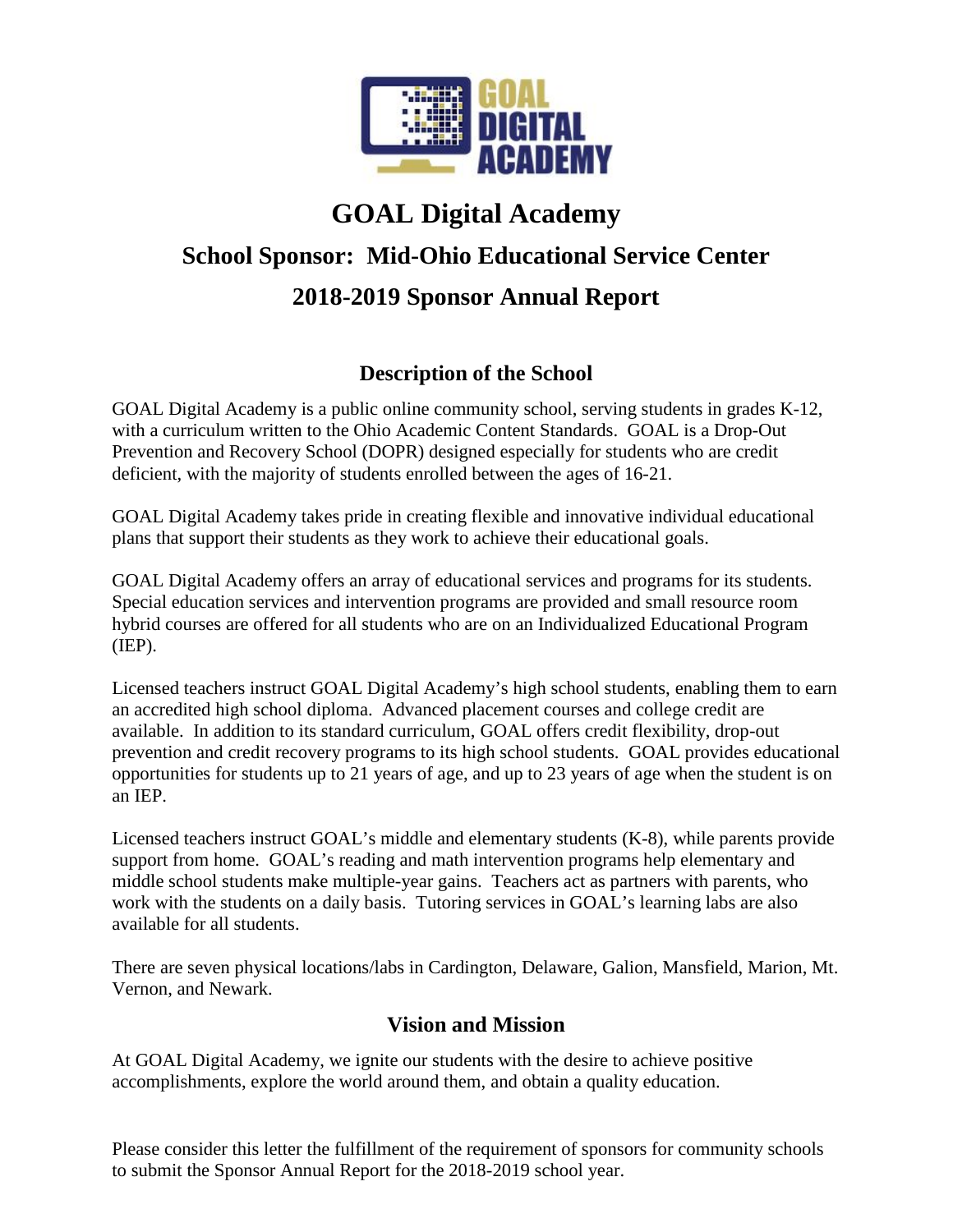Mid-Ohio Educational Service Center provides oversight to GOAL Digital Academy as its sponsor.

Mid-Ohio ESC has completed file reviews of the school operations and school compliance relating to statutory and contractual requirements, including the continual updating of information through Epicenter. A representative of Mid-Ohio ESC attends GOAL Digital Academy Governing Board of Directors meetings to disseminate helpful information and to provide technical assistance, as needed.

#### **GOAL Digital Academy (IRN-149047)**

Mid-Ohio ESC has indicated below whether or not GOAL Digital Academy exceeds, meets, or did not meet the expected performance in the areas of 1-Academic Performance, 2-Fiscal Performance, and 3-Organization and Operation. In the area of 4-Legal Compliance, Mid-Ohio ESC is required to provide a rating of meets or did not meet.

Mid-Ohio ESC rates GOAL Digital Academy in these areas as follows:

#### *1. Academic Performance – Exceeds*

GOAL Digital Academy is a Dropout Prevention and Recovery Community School. On the 2018-2019 State Report Card, the school "Exceed Standards" under the Dropout Prevention and Recovery Report Card Model.

GOAL Digital Academy's **High School Test Passage Rate** for students who passed all five state tests was 40.4%, which "Meets Standards," and is a slight increase from the previous year's passage rate of 40%. When comparing GOAL to other Dropout Prevention and Recovery Schools in Ohio in this area, GOAL's High School Test Passage rate is slightly above the average passage rate of all Dropout Recovery Program Schools, which is 36.6%.

The **Gap Closing** rating, which shows how well all students are succeeding in English Language Arts, math, and graduation, regardless of income, race, ethnicity, or disability, meets state standards. The Gap Closing rating uses Annual Measurable Objectives (AMO) and compares the performance of GOAL's students in the three areas above to the state's goals. GOAL received 16.5% points this year compared to 5.2% points received last year, which is still in the "Meets Standards" range of 1.0 to 35.9%.

The overall **Graduation Rate** for GOAL Digital Academy was 42%, which "Exceeds Standards." When comparing GOAL to other Dropout Prevention and Recovery Schools in Ohio in this area, GOAL's overall graduation rate is better than the average overall graduation rate of all Dropout Recovery Program Schools, which is 30.8%. This year's overall graduation rate of 42% is an increase from last year's overall rate of 40.8%. The Graduation Rate component looks at the percent of students who are successfully finishing high school with a diploma in four, five, six, seven, or eight years.

| <b>GOAL Digital Academy's Graduation Rate</b>  | <b>All DOPR Program Rate</b> |
|------------------------------------------------|------------------------------|
| $\bullet$ 4-Year – 37.3% ("Exceeds Standards") | 26.8%                        |
| • $5$ -Year – 39.2% ("Meets Standards")        | 31.2%                        |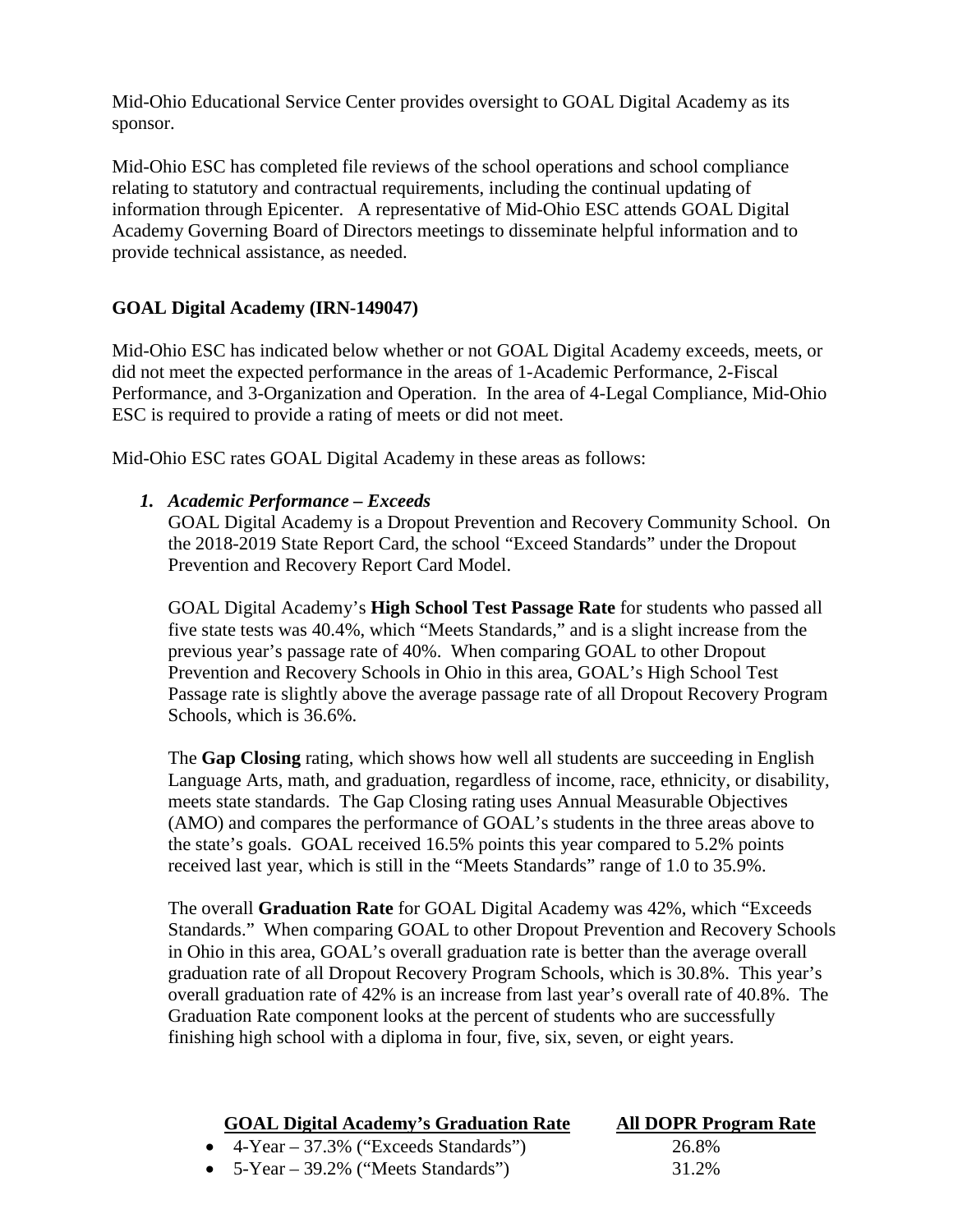| • $6$ -Year $-44.0\%$ ("Exceeds Standards") | 31.7% |
|---------------------------------------------|-------|
| • $7$ -Year $-$ 44.6% ("Exceeds Standards") | 33.4% |
| • $8$ -Year $-45.5\%$ ("Exceeds Standards") | 30.7% |

The **Progress** component of the report card looks at the growth all students are making during the school year. GOAL Digital Academy's average progress for its students in math and reading, using the NWEA Measure of Academic Progress (MAP) test in grades 9-12, "Exceeds Standards."

#### *2. Fiscal Performance – Meets*

The fiscal office of the Mid-Ohio ESC prides itself on being a critical component of the organization in support of the ESC's mission: "to lead education through collaboration, customization and creativity." High standards of performance are set on all services provided by the ESC.

Fiscal performance is measured by solid work practices, accurate and timely financial reporting, sound internal controls and accountability. As a sponsor of GOAL Digital Academy, the ESC expects this same level of excellence in financial reporting and compliance from the school.

For the 2018-2019 school year, GOAL Digital Academy met the expected performance level for fiscal performance as follows:

**GOAL Digital Academy's Governing Board approved financial reports** – The GOAL Digital Academy's Governing Board of Directors approve all monthly financial reports.

> a. At each official meeting of the Board, the GOAL Digital Academy's treasurer provides current financial statements (budget vs. actual), a detailed check payment report and an updated 5-year forecast (when appropriate) for approval. All financial reports presented for the 2018- 2019 year were unanimously approved.

#### **Financial Performance for the 2018-2019 school year**

- b. Revenue
	- o Anticipated: \$4,907,034
	- o Actual: \$5,190,158
		- Variance:  $5.4\%$
- c. Expenditures
	- o Anticipated: \$5,613,733
	- o Actual: \$5,414,484
		- Variance:  $-3.68\%$
- d. Liquidity/Ending Cash Balance:
	- o June 30,  $2019 = $431,236$
	- o Equivalent to 29 days of operation, falling below the state's standard of acceptable reserve of 60 to 90 days.

**Auditor of State audits** – GOAL Digital Academy has a history of receiving excellent audit reports, which illustrates strong evidence of sound internal controls and accountability. An unqualified opinion was issued for 2018-2019, including no citations or findings for recovery.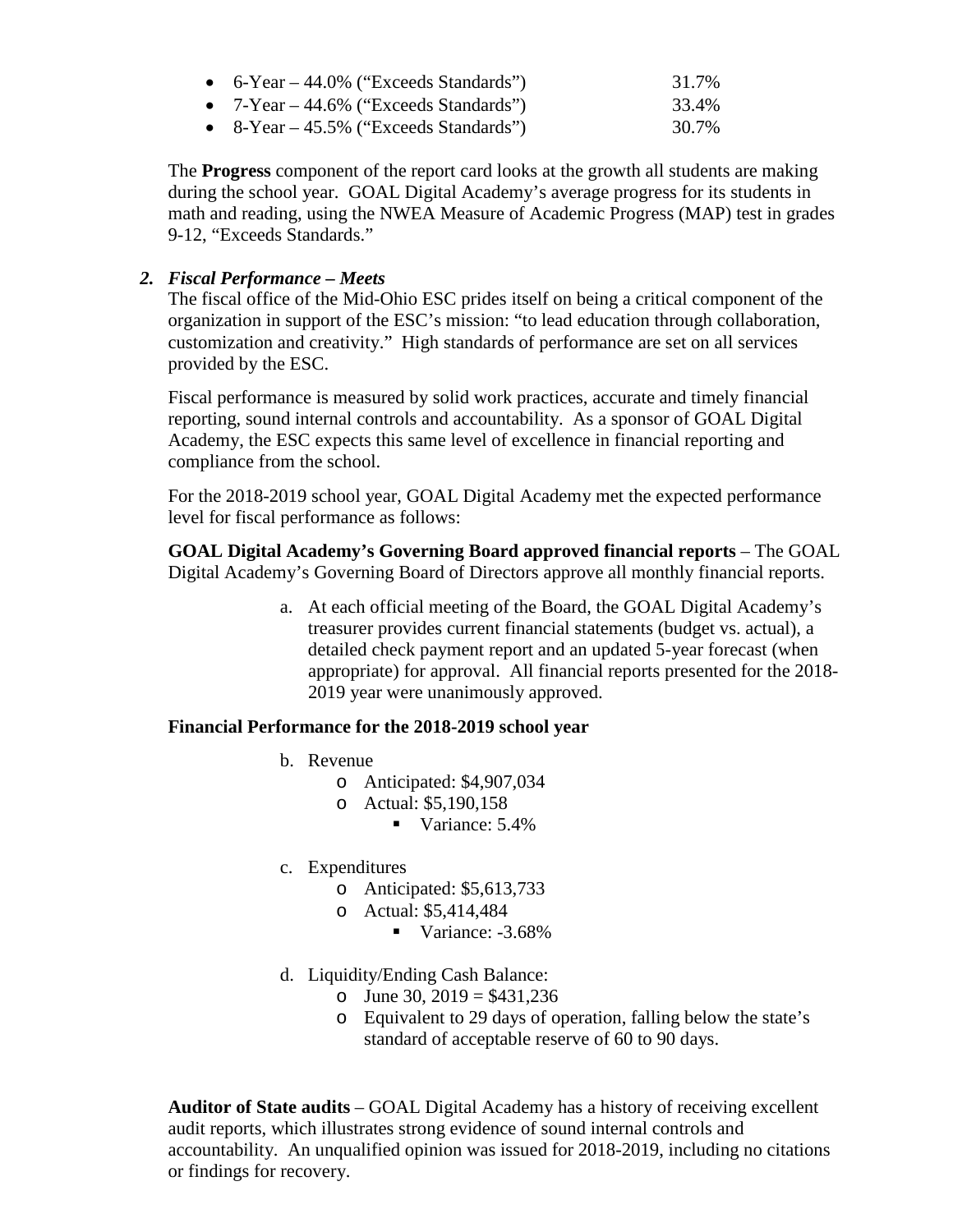**Financial Oversight and Review** – A critical component of GOAL Digital Academy's financial stability and success can be attributed to its strong leadership. The school's superintendent and treasurer have many years of experience overseeing the school and its finances. Their knowledge and understanding of community school law and finance is thorough and current. GOAL experienced tremendous student growth in 2017-2018, from 446 FTE in the previous year to 633 FTE (+42%), and in 2018-2019, increased enrollment from the previous year by 40 students. While operating revenues exceeded expectations, resulting overall actual expenditures for 2018-2019 exceeded revenues by \$879,347.

#### *3. Organization and Operation – Exceeds*

GOAL Digital Academy is a Dropout Prevention and Recovery Community School. As such, GOAL Digital Academy works with local and regional districts to enroll students who are behind normal matriculation and academic progress and who are considering leaving their home school district. GOAL Digital Academy's priority is to support each student with an educational plan designed to allow them to progress toward their educational goals and potential re-enrollment in their home school district. Thus, there is significant movement of students who enroll and leave the program to return to their home school district or to other educational settings.

GOAL Digital Academy in partnership with the sponsor follows the community school contract and exceeds compliance in all areas. GOAL Digital Academy Governing Board members have attended the Auditor of State training on Sunshine Laws, have completed paperwork for disclosure of conflicts of interest, and all have been fingerprinted and maintain current licensure. The Code of Regulations is followed in detail by the Governing Board of Directors for GOAL Digital Academy.

#### *4. Legal Compliance – Meets*

The Governing Board of Directors for GOAL Digital Academy meets regularly in oversight of the policies and procedures as implemented through the delivery of the educational services to students. The Board employs a treasurer who is knowledgeable of community school rules and responsibilities and provides appropriate reports to the Board for analysis and review. The Board also employs a superintendent who has expertise in the community school rules and regulations and monitors the delivery of service of the educational plan. As laws are enacted, GOAL Digital Academy and Mid-Ohio ESC monitor and implement all legal changes.

In the 2018-2019 sponsor evaluation rating, Mid-Ohio ESC received a compliance rating of "Exemplary," with a "total school misses" of three. Those three compliance items as well as all of the other compliance items mandated by law have been or will be reviewed during the 2019-2020 school year and approved by the GOAL Digital Academy's Board to strengthen its mission of educating students. Adjustments to the contract for GOAL Digital Academy will be made to reflect any major compliance changes that are enacted by the Board.

If you have any questions or need additional information regarding this report, please contact me at 419-774-5520, ext. 2600.